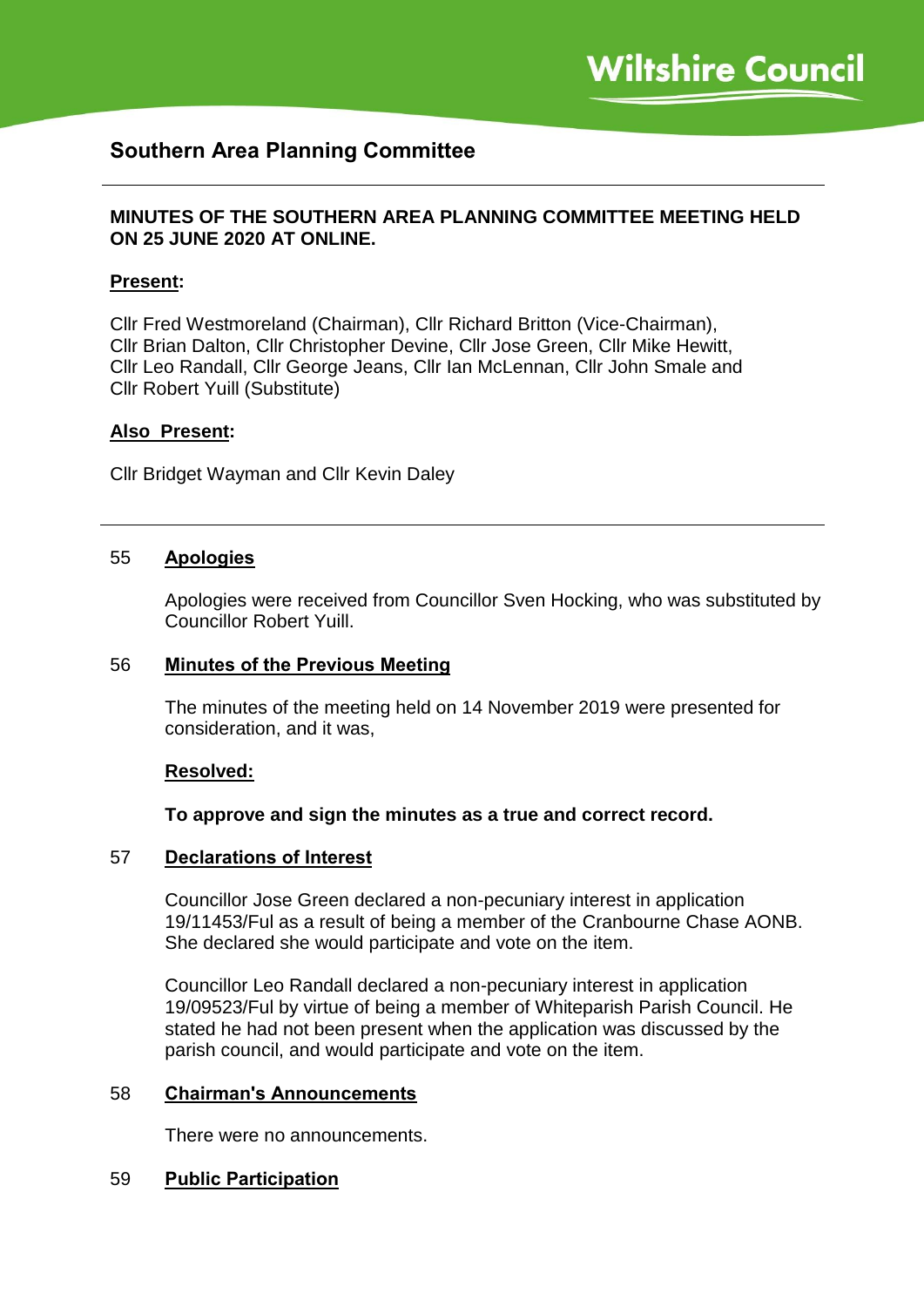The Chairman detailed the procedure for the meeting and details of public participation, in the first virtual meeting of the committee. Statements were included under Agenda Supplement 1.

### 60 **Planning Appeals and Updates**

The committee received details of the appeal decisions as detailed in the agenda.

### 61 **Planning Applications**

The following applications were considered.

# **61a 19/06605/FUL - Land adjacent The Bowman Centre, Shears Drive, Amesbury, Wiltshire, SP4 7XT**

Public Participation I P Tilley provided a statement in objection. Phil Gorman provided a statement in objection. Sarah McNicol provided a statement in objection. Foster Osei provided a statement in support. Katie Dickinson provided a statement in support. Simon Rutter, agent, provided a statement in support. Amesbury Town Council provided a statement in objection.

The Development Management Team Leader, Adam Madge, presented a report on the application for erection of a new church and day nursery. Key issues included the principle of the application, design, highway safety and neighbouring amenity.

The Committee then had the opportunity to ask technical questions of officers. In response to queries it was confirmed that applications for community halls and nursery on the site had been approved in 2016, though the permission had now lapsed. The application before the committee was larger, with fewer provided parking spaces, but highways officers considered the number adequate. Details were sought on usage of the car park used by other facilities in the area.

In accordance with the procedure for virtual meetings public statements were then read out by the Democratic Services Officer, as detailed above, with further statements included in Agenda Supplement 1 along with the committee presentation.

The Local Unitary Member, Councillor Robert Yuill, then spoke in objection to the application.

The Committee then debated the application. Planning history on the site was raised along with parking requirements, relationship with other facilities and impact on residential amenity as a result of increased noise, along with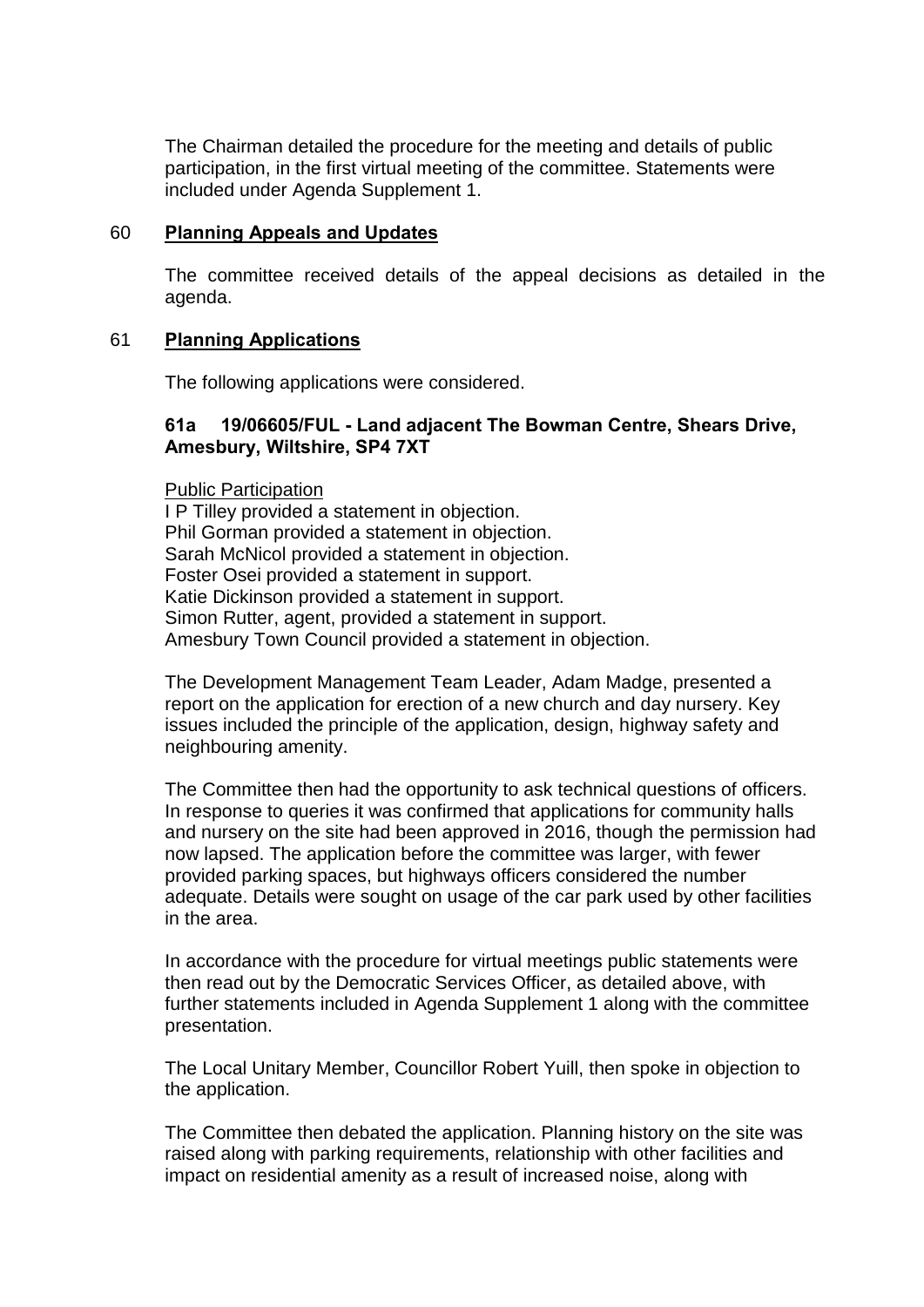consideration of overdevelopment of the site and design and scale of the proposed structure.

On the motion of Councillor Robert Yuill, seconded by Councillor Fred Westmoreland, at the conclusion of debate and with each member present for the item confirming they had heard and could access all relevant visual materials, it was,

# **Resolved:**

**That application 19/06605/FUL be refused against Officer recommendation, for the following reasons:**

- **1. The proposed Church and nursery by reason of it's size, design and appearance is considered to be both out of character with other more traditionally styled buildings within the local centre and to be of an excessive, size, scale and footprint for the plot on which it is situated. As such the building would dominate the area to the detriment of both local residents and others using the local centre and leaving insufficient area for parking within the curtilage of the plot. The proposal is therefore considered contrary to both chapter 12 of the NPPF which requires the creation of high quality buildings and Core policy 57 (iii and vi and xiv) of the Wiltshire core strategy which requires a high standard of design.**
- **2. The proposed development, in that it exceeds the threshold for non A1 retail uses within the local centre at Archers Gate would conflict with the signed legal agreement for the development and core Policy 4 of the Wiltshire Core strategy, the appendix to the Core strategy relating to Kings Gate and the Adopted development brief for land South of Boscombe road dated 2001.**

**INFORMATIVE: - It should be noted that the reason given above relating to an excess of non A1 retail uses and Policy 4 of the Wiltshire Core strategy could be overcome if all the relevant parties can agree a variation to the existing Section 106 Agreement.**

*Councillor Christopher Devine was not present for this item and therefore did not vote.*

# **61b 20/01543/FUL - Glenesk Rollestone Road Shrewton SP3 4HG**

#### Public Participation

Hazel Burns and Martin Walker provided a statement in objection. Mr and Mrs Lashmore-Searson provided a statement in support. Shrewton Parish Council provided a statement in objection.

The Development Management Team Leader, Adam Madge, presented a report on the application for a detached annexe ancillary to a main dwelling. Key issues included the principle of the application, scale and design, and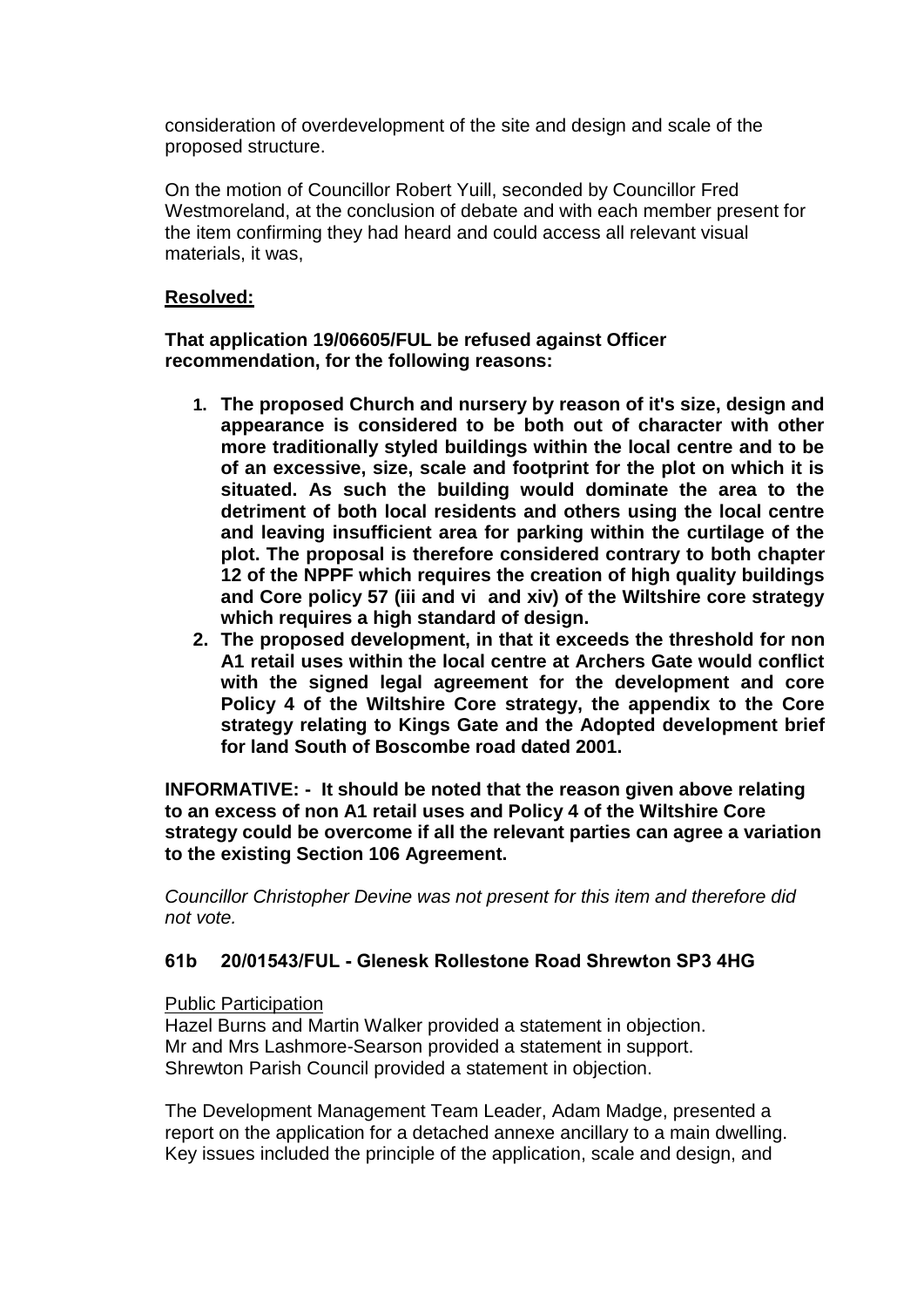impact on the character and appearance of the area, and matters of residential amenity.

The Committee then had the opportunity to ask technical questions of officers. Details were sought on the dimensions and siting of the proposed annexe, and in response to queries it was stated that the proposed build was slightly in excess of what would be allowed through permitted development rights without planning permission.

In accordance with the procedure for virtual meetings public statements were then read out by the Democratic Services Officer, as detailed above, which were included in Agenda Supplement 1 along with the committee presentation.

The Local Unitary Member, Councillor Kevin Daley, then spoke in objection to the application.

The Committee then debated the application. It was confirmed that the case officer had visited the site, and Members debated the impact of the proposed annex, its scale, and location.

On the motion of Councillor Fred Westmoreland, seconded by Councillor Mike Hewitt, at the conclusion of debate and with each member present and voting for the item confirming they had heard and could access all relevant visual materials, it was,

#### **Resolved:**

**To approve permission subject to the following conditions:**

**1. The development hereby permitted shall be begun before the expiration of three years from the date of this permission.**

**REASON: To comply with the provisions of Section 91 of the Town and Country Planning Act 1990 as amended by the Planning and Compulsory Purchase Act 2004.**

**2. The development hereby permitted shall be carried out in accordance with the following approved plans:**

**Application Form & Certificate Received 25 February 2020 Revised Proposed Elevations DWG 38/EL Received 20 April 2020 Block Plan Received 25 February 2020 Floor Plans DWG 38/FP Received 25 February 2020 REASON: For the avoidance of doubt and in the interests of proper planning.**

**3. OBSCURE GLAZING Before the development hereby permitted is first brought into use the window in the Rear elevation (serving the shower room) shall be glazed**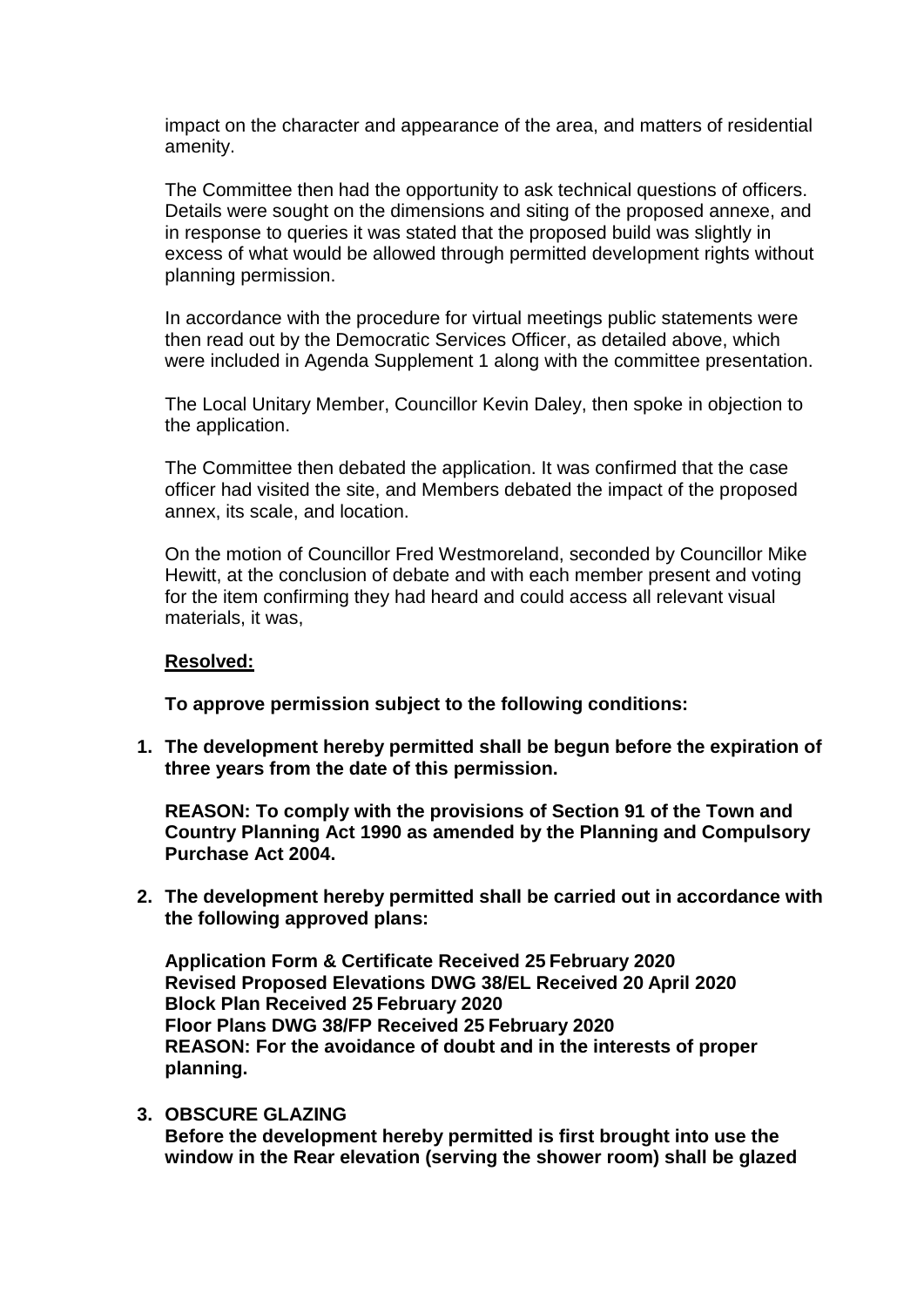**with obscure glass and be top opening only. The window shall be maintained as such in perpetuity.**

**REASON: In the interests of residential amenity and privacy.**

**4. The outbuilding hereby permitted shall not be occupied at any time other than for purposes ancillary to the residential use of the main dwelling, known as Glen Esk and it shall remain within the same planning unit as the main dwelling.**

**REASON: The additional accommodation is sited in a position where the Local Planning Authority, having regard to the reasonable standards of residential amenity, access, and planning policies pertaining to the area, would not permit a wholly separate dwelling.**

*Councillors Brian Dalton and Christopher Devine were not present for the entirety of the item, and therefore did not participate or vote on the item.*

# **61c 19/11453/FUL - Farmer Giles Farmstead Teffont Salisbury Wiltshire SP3 5QY**

Public Participation

Fields Wicker-Miurin provided a statement in support. Robin Faulkner provided a statement in support. Mary Corrie, applicant, provided a statement in support. Teffont Parish Council provided a statement in support.

The Development Management Team Leader, Adam Madge, presented a report on the application for removal of redundant farm attraction buildings, restoration replanting of landing, construction of a farmhouse in the derelict pond site. Key issues included the principle of the application, scale and design, and impact on the character and appearance of the area, in particular considering its location and the Area of Outstanding Natural Beauty

The Committee then had the opportunity to ask technical questions of officers. Details were sought on the holiday lodges on the site which had received permission whilst the Farmer Giles business had been operating, and it was confirmed that if permission were granted for the application the lodges would be retained for business use. In response to queries details were provided on the change of location of the proposed dwelling from previous applications, and alterations in design to be more in keeping with the area. It was explained that weight needed to be given to the comments from the AONB, however officers considered that the removal of unused and derelict buildings and features on balance meant that permission for the dwelling should be approved, also taking into account additional landscaping and design. It was confirmed there was no S106 legal agreement proposed.

In accordance with the procedure for virtual meetings public statements were then read out by the Democratic Services Officer, as detailed above, which were included in Agenda Supplement 1 along with the committee presentation.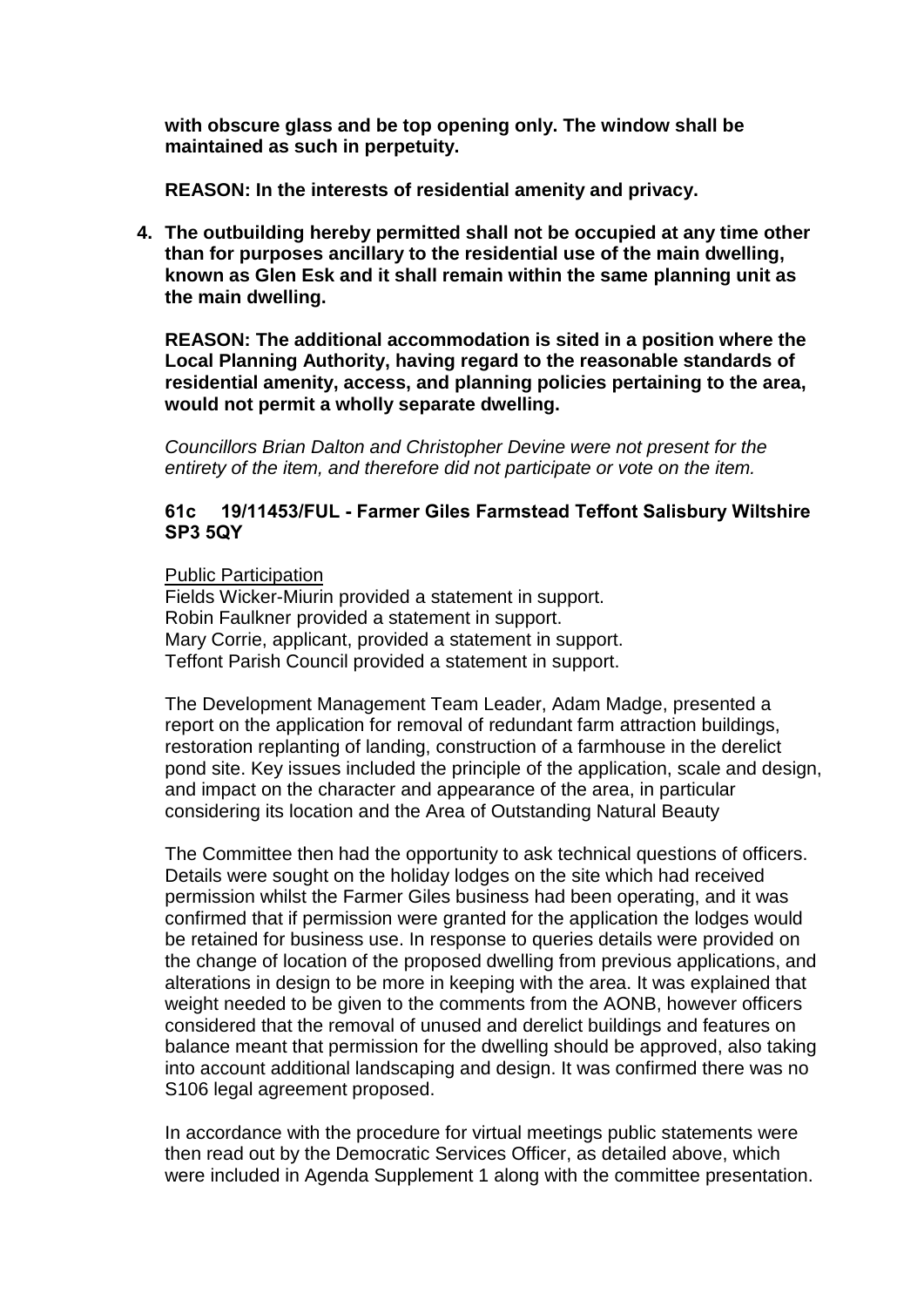The Local Unitary Member, Councillor Bridget Wayman, then spoke in objection to the application.

The Committee then debated the application. The history of applications on the site was noted, and the change in location of the dwelling to be less prominent and the additional landscaping and design changes made were debated. The impact on visual and residential amenity was considered, along with comments of the AONB, as well as the support from the parish council. The status of the holiday lodges was discussed, and whether the application provided the exceptional circumstances necessary to grant permission in the countryside location. Additional conditions proposed in the event of permission being granted were raised during debate, including relating to asbestos removal, removal of tourist signs, removal of permitted development rights, tying the house to the site and relating to any static caravan.

On the motion of Councillor Fred Westmoreland, seconded by Councillor Mike Hewitt, at the conclusion of debate and with each member present and voting for the item confirming they had heard and could access all relevant visual materials, and confirming the inclusion of additional conditions as raised during the debate, it was,

### **Resolved:**

**That application 19/11453 be approved, in line with Officer recommendation, subject to the following conditions:**

**1 The development hereby permitted shall be begun before the expiration of three years from the date of this permission.**

**REASON: To comply with the provisions of Section 91 of the Town and Country Planning Act 1990 as amended by the Planning and Compulsory Purchase Act 2004.**

**2 No development shall commence on site until the exact details and samples of the materials to be used for the external walls and roofs have been submitted to and approved in writing by the Local Planning Authority. Development shall be carried out in accordance with the approved details.**

**REASON: The matter is required to be agreed with the Local Planning Authority before development commences in order that the development is undertaken in an acceptable manner, in the interests of visual amenity and the character and appearance of the area.**

**3 Notwithstanding the provisions of the Town and Country Planning (General Permitted Development) (England) Order 2015 (or any Order revoking or re-enacting or amending those Orders with or without modification), no development within Part 1, Classes A-H shall take**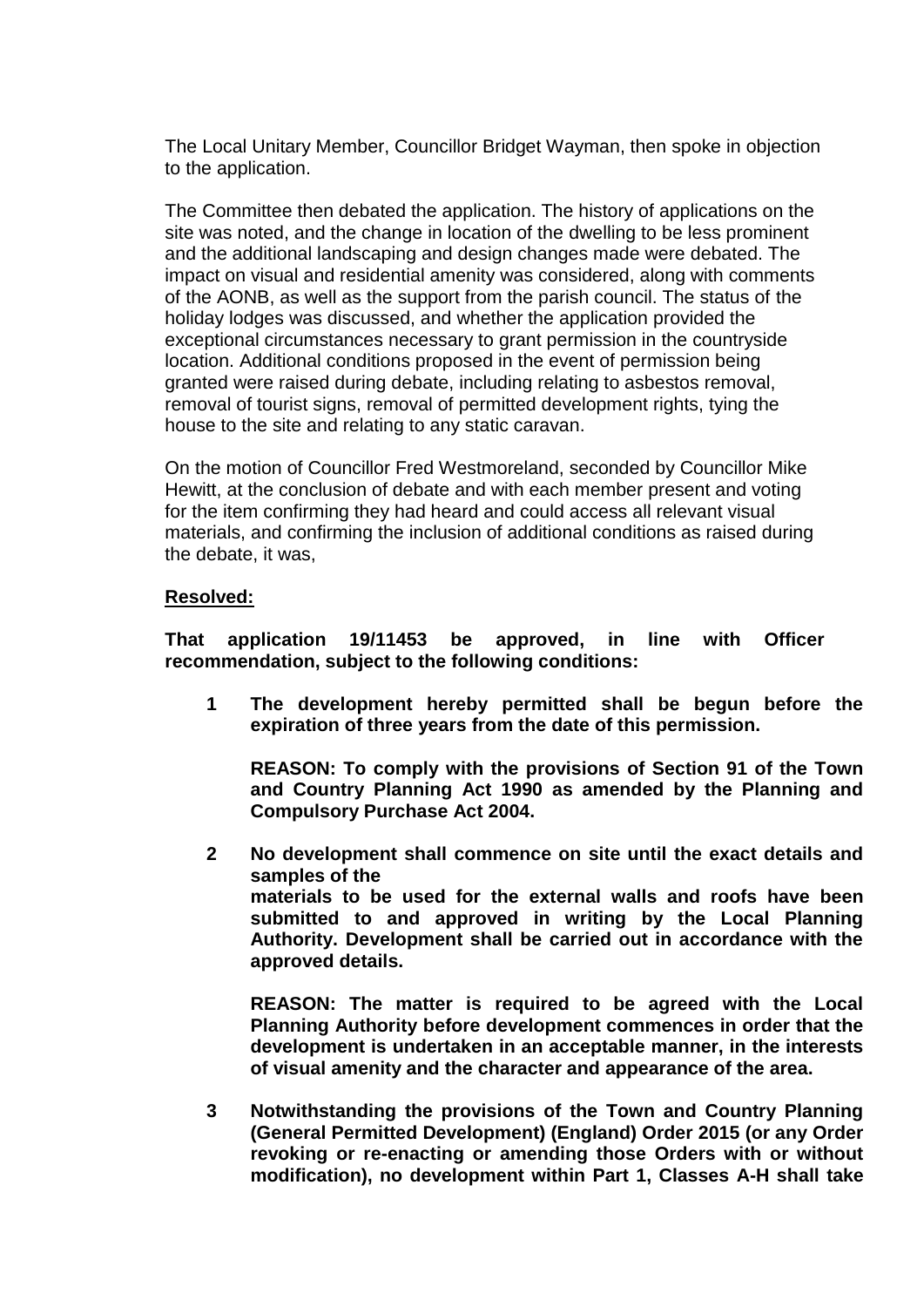**place on the dwellinghouse hereby permitted or within their curtilage.**

**REASON: In the interests of the amenity of the area and to enable the Local Planning Authority to consider individually whether planning permission should be granted for additions, extensions or enlargements.**

**4 Prior to commencement of construction of the dwelling hereby approved all existing buildings indicated to be demolished on drawing no.1326/01E (Location map and site plan) received by the lpa on 9th March 2019 as well as the static caravan shown as photo 4 on the application photos and all of the existing open car park areas (with the exception of that part which will form the access drive to the dwelling shall be demolished and the resulting waste materials (including any asbestos) removed from the site. Following removal of the waste materials and prior to occupation of the dwelling the land shall be re-graded to original levels which existed prior to construction of the farm buildings and hardstandings and laid out as new pasture land in accordance with drawing no. 1326/02D. The new pasture land shall be retained as pasture land thereafter.**

**REASON: To accord with the terms of the planning application and to ensure that the**

**development results in enhancement of the Area of Outstanding Natural Beauty which is one of the exceptional reasons planning permission has been granted in this case.**

**5 Prior to first occupation of the dwelling hereby approved the use of the site as a farm visitor attraction shall cease and thereafter that part of the site occupied by the dwelling and its curtilage shall be used for residential purposes, that part of the site occupied by the exhibit building/stabling to be retained shall be used for storage of equipment required for the maintenance of the site and stabling of horses (including for livery purposes but not as a riding school), and the remainder of the site (including the horse exercise arena) shall be used as farmland and/or for the grazing/exercising of horses.**

**REASON: To accord with the terms of the application and to reflect the special circumstances under which the development has been found to be acceptable - in particular, the resulting enhancement of the AONB as a consequence of the cessation of the farm visitor attraction use.**

**6 No development shall commence on site until details of the proposed ground floor slab level for the dwelling has been submitted to and approved in writing by the Local Planning Authority. The development shall be carried out in accordance with the approved levels details.**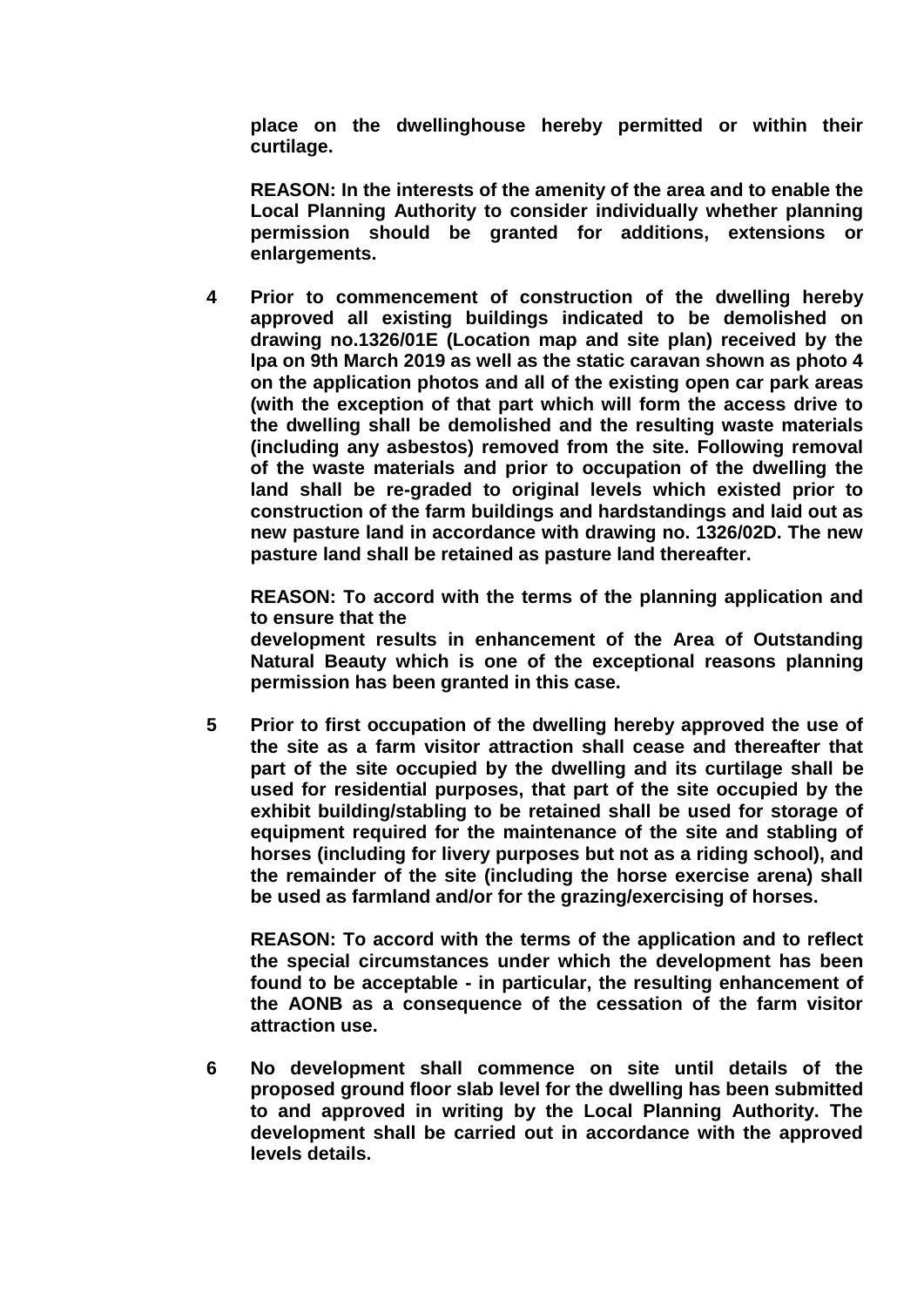**REASON: In the interests of visual amenity.**

**7 Prior to commencement of development details of the intended method of enclosing the domestic curtilage to the property along with a plan showing the extent of that curtilage shall be submitted to the local planning authority for approval in writing. The approved method shall be implemented in full prior to the first occupation of the dwelling, and it shall be retained and maintained as approved in perpetuity thereafter.**

**REASON: To clarify the terms of the planning permission and to minimise domestic encroachment into the countryside in the interests of visual amenity.**

**8 Prior to commencement of construction of the dwelling hereby approved detailed drawings of the driveways within the site shall be submitted to the local planning authority for approval in writing. These drawings shall be at a scale no less than 1:200, and they shall specify the dimensions of the driveways, levels, the surfacing materials, and a programme for construction. The driveways shall be constructed in accordance with the approved drawings and programme, and permanently retained as constructed thereafter.**

**REASON: The application contains insufficient detail to enable this matter to be considered at this stage and to so ensure that the appearance of the AONB will be enhanced.**

**9 No external lighting shall be installed without the prior approval of the local planning authority. Where external lighting is required details of the lighting shall be first submitted to the local planning authority for approval in writing. The lighting shall then be installed strictly in accordance with the approved details, and retained and maintained as such thereafter.**

**REASON: To enable the local planning authority to retain control of external lighting having regard to the site's location within a remote and dark part of the Area of Outstanding Natural Beauty.**

**10 Before any works commence, details of a scheme for protecting and enhancing the landscape and ecology of the site shall be submitted to the local planning authority for approval in writing The scheme shall identify existing features of interest which will be retained and enhancement measures. The scheme shall be implemented in the first year following first occupation of the new dwelling.**

**REASON: In the interests of protecting protected species and enhancing habitats.**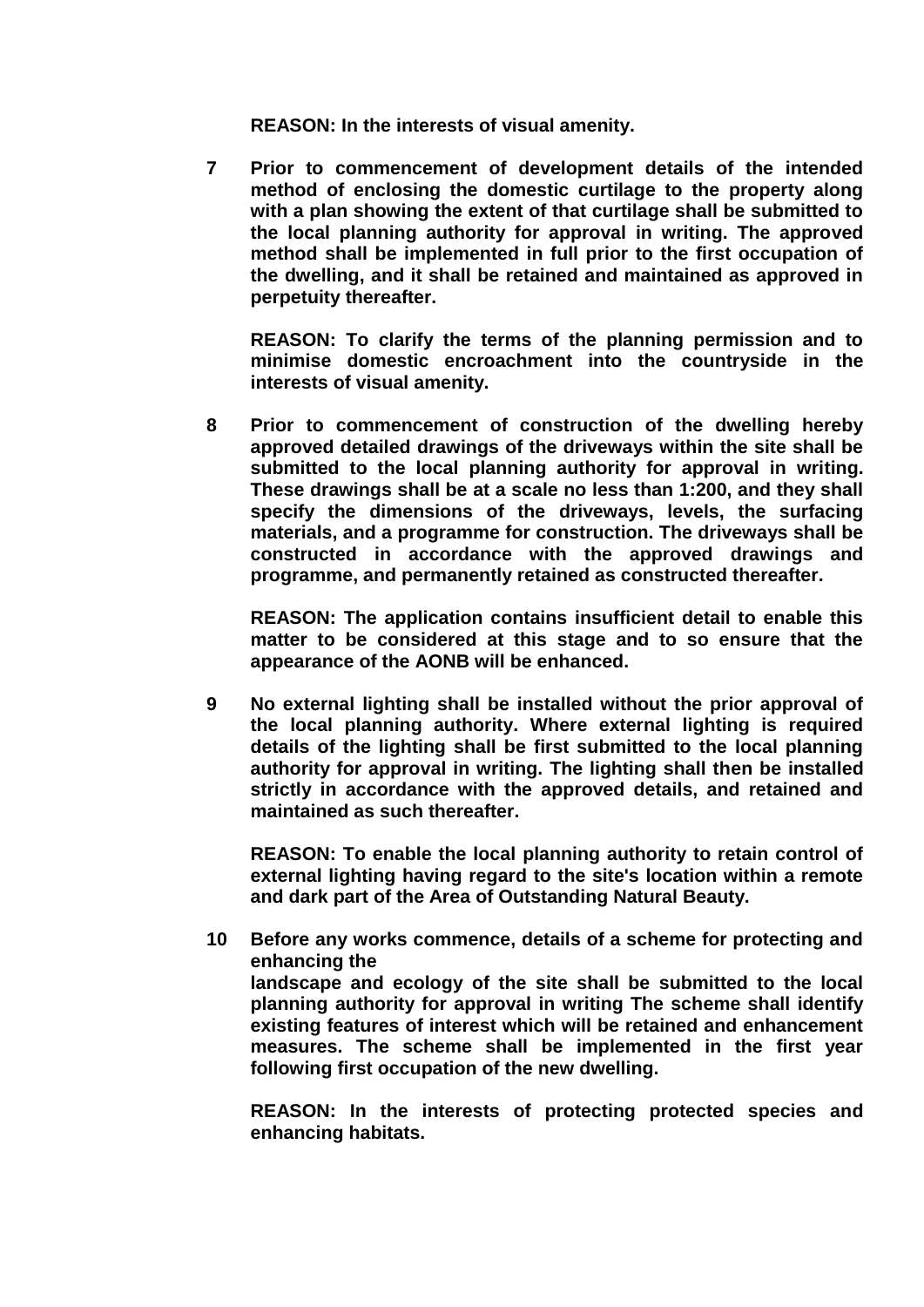**11 No construction or demolition machinery shall be operated on Sundays or Public Holidays or outside the hours of 07:30 to 18:00 Monday to Friday and 08:00 to 13:00 on Saturdays.**

**REASON: In the interests of residential amenity.**

**12 The development hereby permitted shall be carried out in accordance with the following approved plans: Drwg 1326/01E Location map and site plan (existing) Drwg 1326/02F Location map and site plan (proposed) Drwg 1326/05A Proposed Elevations Drwg 1326/04E Proposed plans (Garage etc) Drwg 1326/06A Site sections Drwg1326/07A Site topographical survey Design and access statement dated 2018 Landscape and visual analysis October 2019 by Indigo**

**REASON: For the avoidance of doubt and in the interests of proper planning.**

**13 No development shall commence on site until a scheme of hard and soft landscaping**

**has been submitted to and approved in writing by the Local Planning Authority, the details of which shall include :-**

**• location and current canopy spread of all existing trees and hedgerows on the land;**

**• full details of any to be retained, together with measures for their protection in the course of development;**

**• a detailed planting specification showing all plant species, supply and planting sizes and planting densities;**

- **finished levels and contours;**
- **means of enclosure;**
- **car park layouts;**
- **all hard and soft surfacing materials;**

**• proposed and existing functional services above and below ground (e.g. drainage, power, communications, cables, pipelines etc indicating lines, manholes, supports etc);**

**REASON: The application contained insufficient information to enable this matter to be considered prior to granting planning permission and the matter is required to be agreed with the Local Planning Authority before development commences in order that the development is undertaken in an acceptable manner, to ensure a satisfactory landscaped setting for the development and the protection of existing important landscape features.**

**14 All soft landscaping comprised in the approved details of landscaping shall be carried out in the first planting and seeding season following the first occupation of the building(s) or the**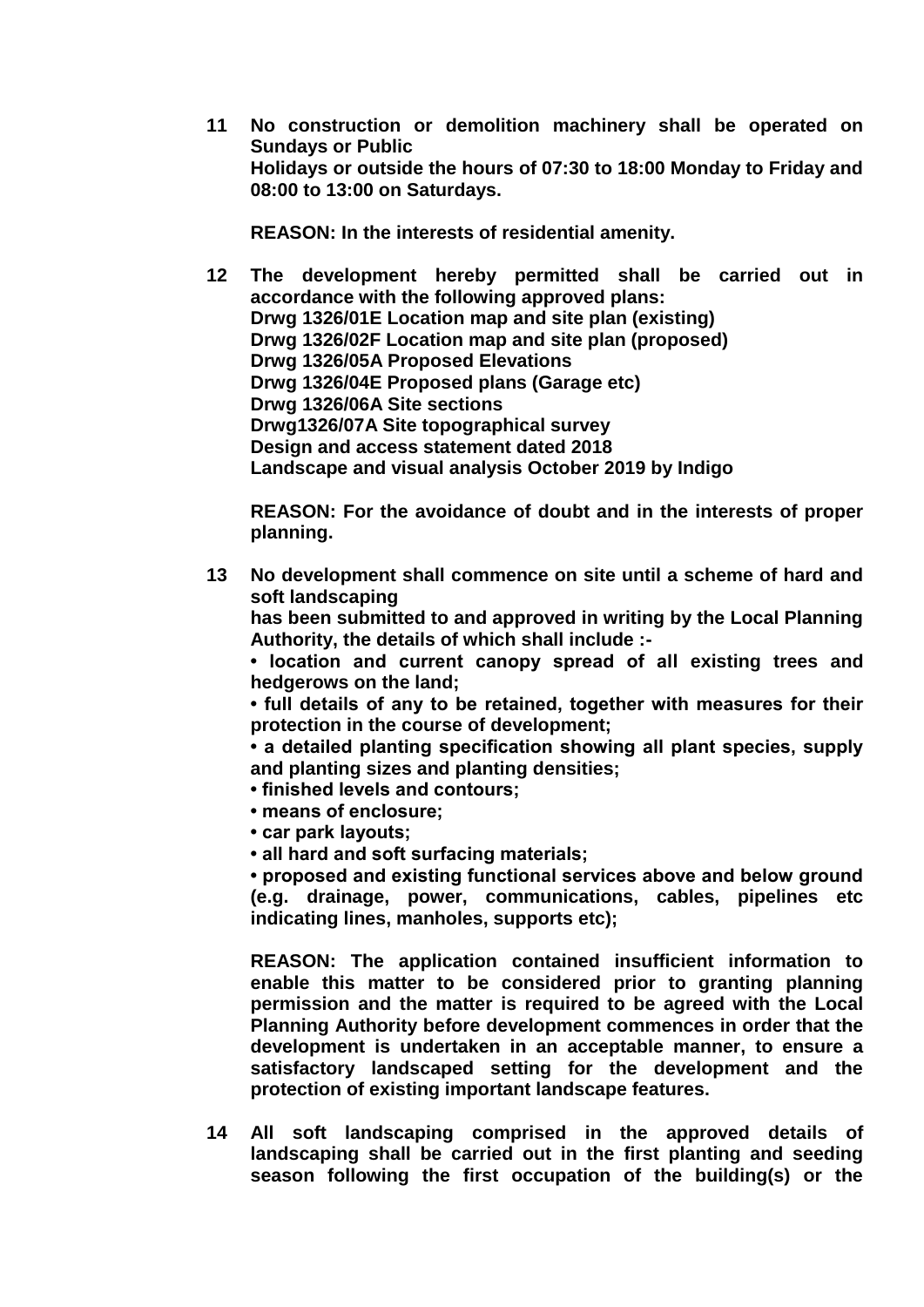**completion of the development whichever is the sooner; All shrubs, trees and hedge planting**

**shall be maintained free from weeds and shall be protected from damage by vermin and stock. Any trees or plants which, within a period of five years, die, are removed, or become seriously damaged or diseased shall be replaced in the next planting season with others of a similar size and species, unless otherwise agreed in writing by the local planning authority.**

**All hard landscaping shall also be carried out in accordance with the approved details prior to the occupation of any part of the development or in accordance with a programme to be agreed in writing with the Local Planning Authority.**

**REASON: To ensure a satisfactory landscaped setting for the development and the protection of existing important landscape features.**

**15 The dwelling shown on the approved plans and the land within the red and blue lines of the application shall not be sold or leased separately from one another, and shall remain in the same planning unit.**

**REASON: In order to ensure that the development is carried out in accordance with the plans and to ensure that the site is retained as a single planning unit.**

**16 Prior to the commencement of development a scheme setting out the timing for removal of the brown 'Farmer Giles' tourist signs shall be submitted to and approved in writing to the local planning authority. The signs shall then be permanently removed in accordance with the agreed scheme at the applicants expense.**

**REASON: In order to ensure the complete cessation of the farmer Giles tourist attraction.**

**17 Notwithstanding the provisions of the Town and Country Planning (general Permitted Development) (England) Order 2015 (or any Order revoking, re-enacting or amending that Order with or without modification) No Further fences, walls or buildings shall be erected on the land shown within the red line to this application.**

**REASON: In the interests of visual amenity**

**18 The land outside of that defined as domestic curtilage under condition 7 shall only be used for agricultural purposes.**

**REASON: To prevent alternative uses of the land.**

**INFORMATIVE TO APPLICANT:**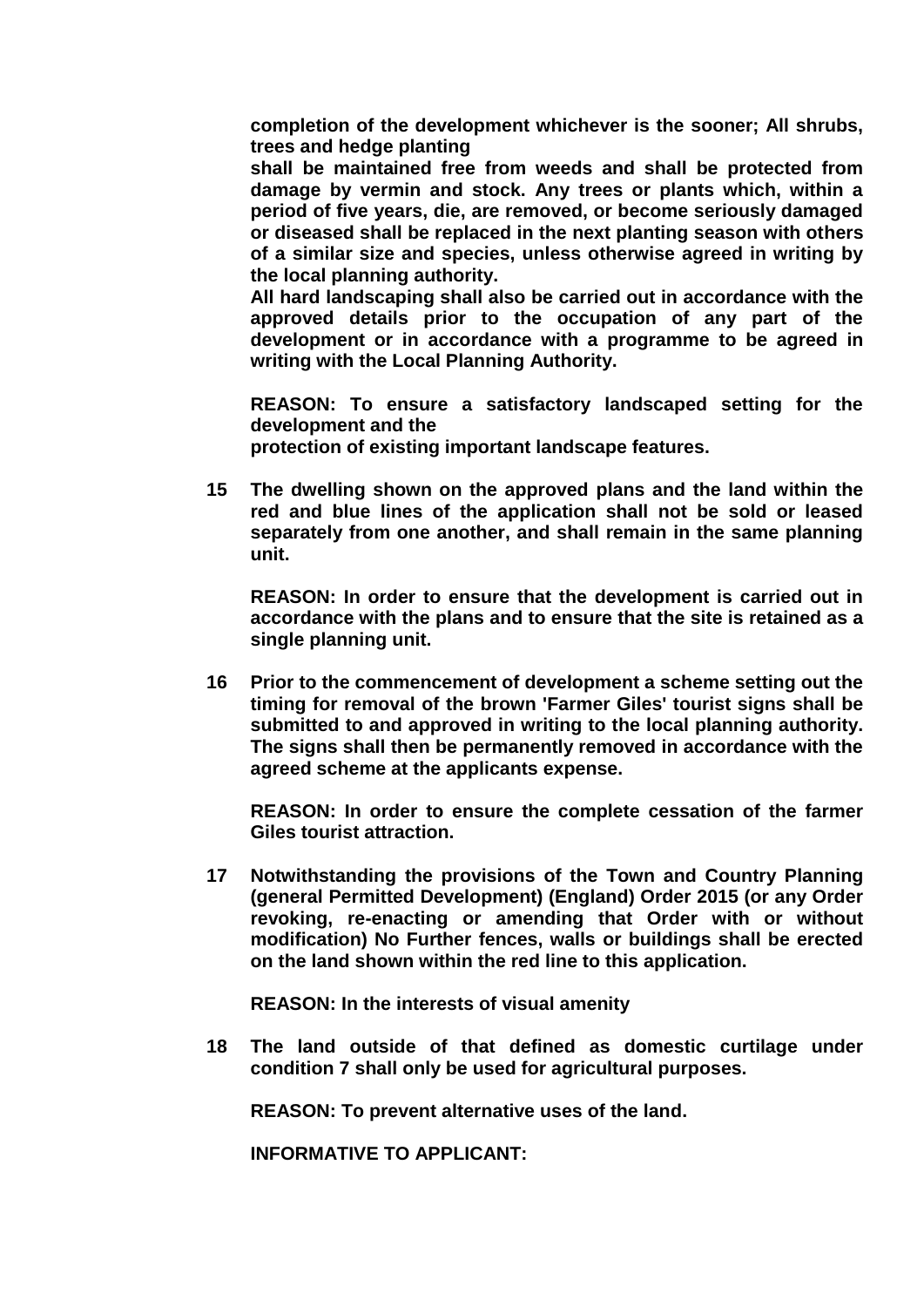**The applicant should note that under the terms of the Wildlife and Countryside Act (1981) and the Habitats Regulations (2010) it is an offence to disturb or harm any protected species, or to damage or disturb their habitat or resting place.** 

**Please note that this consent does not override the statutory protection afforded to any such species. In the event that your proposals could potentially affect a protected species you should seek the advice of a suitably qualified and experienced ecologist and consider the need for a licence from Natural England prior to commencing works.** 

**Please see Natural England's website for further information on protected species.**

### **61d 19/09523/FUL - Florence House, Romsey Road, Whiteparish, SP5 2SD**

Public Participation

Whiteparish Parish Council provided a statement in objection.

The Development Management Team Leader, Adam Madge, presented a report on the application for proposed development to build a single bay garage at the front of the existing property. Key issues included impact on residential amenity, highways considerations and scale, siting and design of the proposal.

The Committee then had the opportunity to ask technical questions of officers. Details were sought on the height of the proposed garage and the existing hedgerow.

In accordance with the procedure for virtual meetings a public statement was then read out by the Democratic Services Officer, as detailed above, which was included in Agenda Supplement 1 along with the committee presentation.

The Local Unitary Member, Councillor Richard Britton, then spoke in objection to the application.

The Committee then debated the application. The location of the proposed garage and its impact on the streetscene was raised, with discussion of the scale of the application.

On the motion of Councillor Richard Britton, seconded by Councillor Mike Hewitt, at the conclusion of debate and with each member present and voting for the item confirming they had heard and could access all relevant visual materials, it was,

#### **Resolved:**

**That application 19/09523/FUL be refused against Officer recommendation for the following reason:**